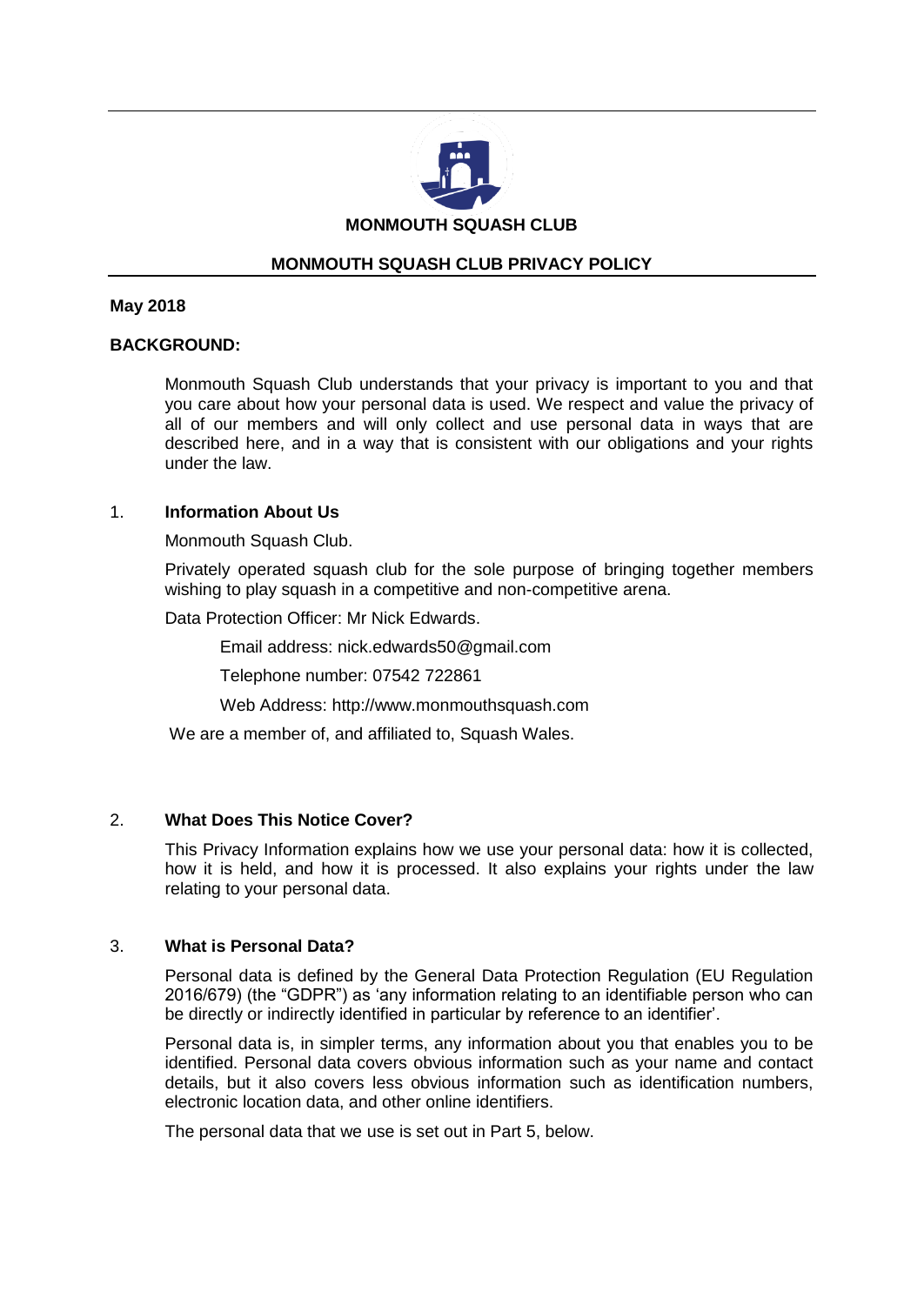# 4. **What Are My Rights?**

Under the GDPR, you have the following rights, which we will always work to uphold:

- a) The right to be informed about our collection and use of your personal data. This Privacy Notice should tell you everything you need to know, but you can always contact us to find out more or to ask any questions using the details in Part 11.
- b) The right to access the personal data we hold about you. Part 10 will tell you how to do this.
- c) The right to have your personal data rectified if any of your personal data held by us is inaccurate or incomplete. Please contact us using the details in Part 11 to find out more.
- d) The right to be forgotten, i.e. the right to ask us to delete or otherwise dispose of any of your personal data that we have. Please contact us using the details in Part 11 to find out more.
- e) The right to restrict (i.e. prevent) the processing of your personal data.
- f) The right to object to us using your personal data for a particular purpose or purposes.
- g) The right to data portability. This means that, if you have provided personal data to us directly, we are using it with your consent or for the performance of a contract, and that data is processed using automated means, you can ask us for a copy of that personal data to re-use with another service or business in many cases.
- h) Rights relating to automated decision-making and profiling. We do not use your personal data in this way Part 6 explains more about how we use your personal data, including automated decision-making.

For more information about our use of your personal data or exercising your rights as outlined above, please contact us using the details provided in Part 11.

Further information about your rights can also be obtained from the Information Commissioner's Office or your local Citizens Advice Bureau.

If you have any cause for complaint about our use of your personal data, you have the right to lodge a complaint with the Information Commissioner's Office.

## 5. **What Personal Data Do You Collect?**

We may collect some or all of the following personal data (this may vary according to your relationship with us):

- Name
- Gender
- Email address
- Telephone number
- Information about your preferences and interests relative to Monmouth Squash Club and activities.

## 6. **How Do You Use My Personal Data?**

Under the GDPR, we must always have a lawful basis for using personal data. This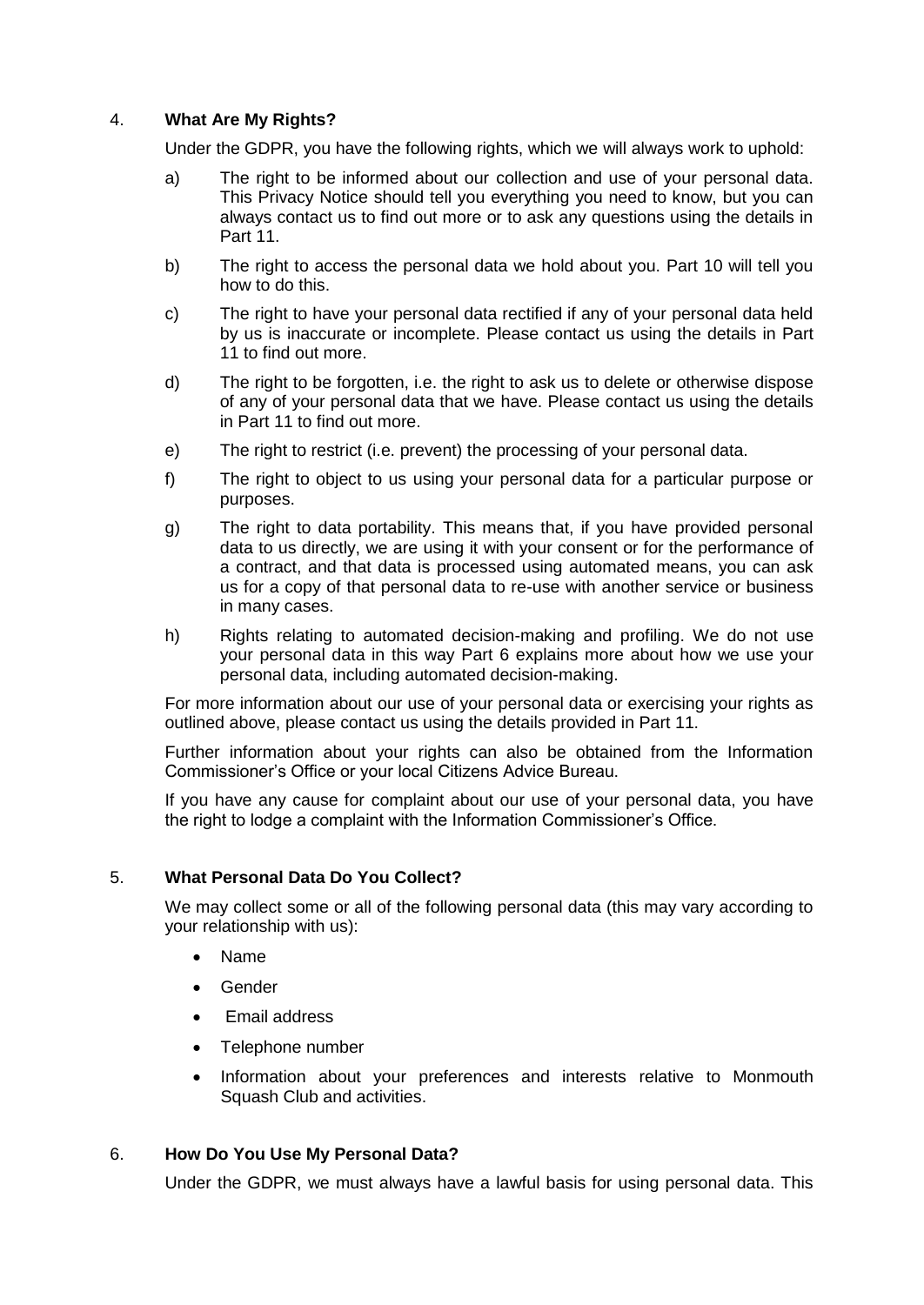may be because the data is necessary for our performance of a contract with you, because you have consented to our use of your personal data, or because it is in our legitimate business interests to use it. Your personal data may be used for one of the following purposes:

- Supplying our services to you and as a means of communication. Your personal details are required in order for us to enter into a contract with you.
- Personalising and tailoring our services for you.
- Communicating with you. This may include responding to emails or calls from you.
- Supplying you with information by email and or post that you have opted-in to (you may unsubscribe or opt-out at any time by informing us of your request to have your information removed completely from our database.)

With your permission and/or where permitted by law, we may also use your personal data for marketing purposes, which may include contacting you by email, telephone text message, and or post with information, news, and offers on our services. You will not be sent any unlawful marketing or spam. We will always work to fully protect your rights and comply with our obligations under the GDPR and the Privacy and Electronic Communications (EC Directive) Regulations 2003, and you will always have the opportunity to opt-out.

We use the following automated systems for carrying out certain kinds of decisionmaking. If at any point you wish to query any action that we take on the basis of this or wish to request 'human intervention' (i.e. have someone review the action themselves, rather than relying only on the automated method), the GDPR gives you the right to do so. Please contact us to find out more using the details in Part 11.

- The following automated decision-making method(s) may be used:
	- o Your opinions and or input into Monmouth Squash Club and the smooth and future running of the club.

## 7. **How Long Will You Keep My Personal Data?**

We will not keep your personal data for any longer than is necessary in light of the reason(s) for which it was first collected. Your personal data will therefore be kept for the following periods (or, where there is no fixed period, the following factors will be used to determine how long it is kept):

Data is kept only for current, paid up members. Any departed members data is kept for a maximum of 12 months; however, all expired members have no access to confidential areas/data/contact details.

## 8. **How and Where Do You Store or Transfer My Personal Data?**

We will only store or transfer your personal data in the UK. This means that it will be fully protected under the GDPR.

The security of your personal data is essential to us and to protect your data, we take a number of important measures, including the following:

Currently data is held in 3 places, all of which are separately password protected. The website password for additional security is for members only and the password is changed monthly.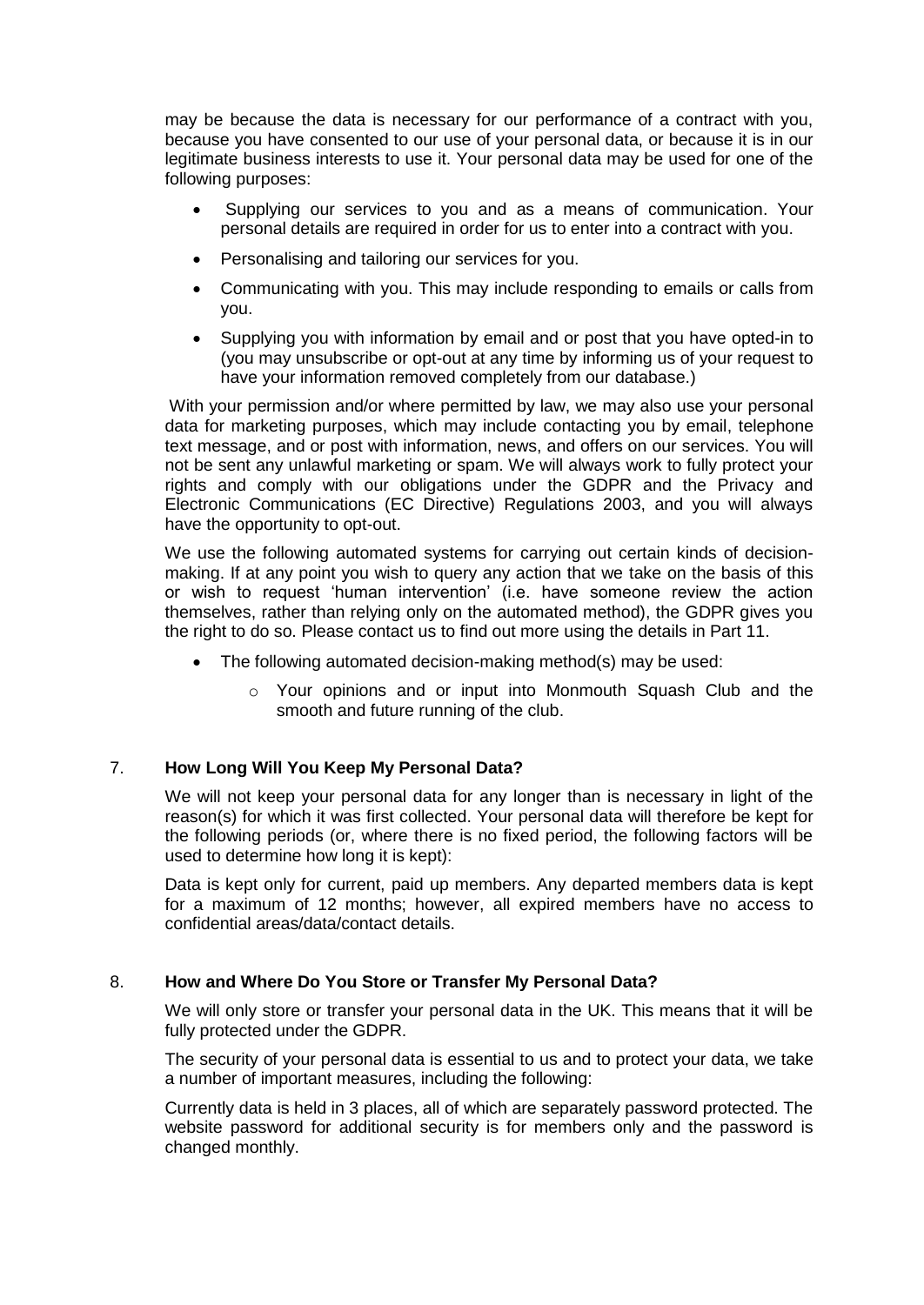### 9. **Do You Share My Personal Data?**

We will not share any of your personal data with any third parties for any purposes, subject to one important exception.

In some limited circumstances, we may be legally required to share certain personal data, which might include yours, if we are involved in legal proceedings or complying with legal obligations, a court order, or the instructions of a government authority.

The Club may disclose members' information to necessary third parties in order to enable the Club to implement its activities. Being a member of the Club is taken to mean that such disclosure is acceptable to each member. The club also reserves the right to access and disclose members' information to third parties in order to comply with applicable laws including but not limited to disclosure in accordance with the GDPR Regulation, the Regulation of Investigatory Powers Act 2000 and lawful authority requests, which will safeguard the proper operation of the Club's systems and protect the Club.

#### 10. **How Can I Access My Personal Data?**

If you want to know what personal data we have about you, you can ask us for details of that personal data and for a copy of it (where any such personal data is held). This is known as a "subject access request".

All subject access requests should be made in writing and sent to the email or postal addresses shown in Part 11. To make this as easy as possible for you, a Subject Access Request Form is available for you to use via a download on the club website. You do not have to use this form, but it is the easiest way to tell us everything we need to know to respond to your request as quickly as possible.

There is not normally any charge for a subject access request. If your request is 'manifestly unfounded or excessive' (for example, if you make repetitive requests) a fee may be charged to cover our administrative costs in responding.

We will respond to your subject access request within 14 days and, in any case, not more than one month of receiving it. Normally, we aim to provide a complete response, including a copy of your personal data within that time. In some cases, however, particularly if your request is more complex, more time may be required up to a maximum of three months from the date we receive your request. You will be kept fully informed of our progress.

## 11. **How Do I Contact You?**

To contact us about anything to do with your personal data and data protection, including to make a subject access request, please use the following details (for the attention of Mr Nick Edwards:

Email address: nick.edwards50@mail.com.

Telephone number: 07542 722861

Web Address: http://www.monmouthsquash.com